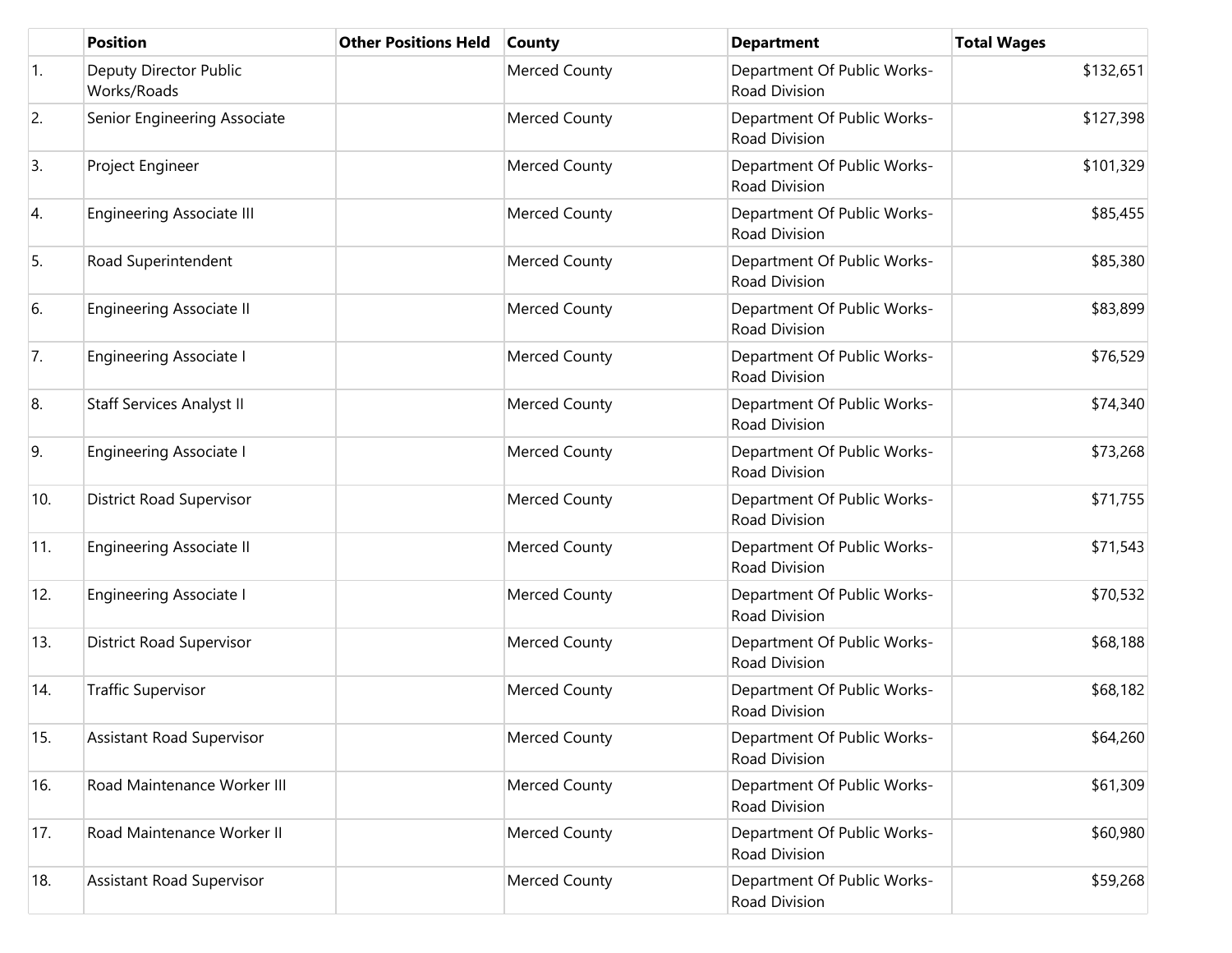| 19. | Road Maintenance Worker III | <b>Merced County</b> | Department Of Public Works-<br>Road Division        | \$57,940 |
|-----|-----------------------------|----------------------|-----------------------------------------------------|----------|
| 20. | Heavy Equipment Mechanic II | <b>Merced County</b> | Department Of Public Works-<br>Road Division        | \$57,874 |
| 21. | Heavy Equipment Mechanic II | <b>Merced County</b> | Department Of Public Works-<br>Road Division        | \$53,207 |
| 22. | Road Maintenance Worker II  | <b>Merced County</b> | Department Of Public Works-<br><b>Road Division</b> | \$52,773 |
| 23. | Road Maintenance Worker II  | <b>Merced County</b> | Department Of Public Works-<br>Road Division        | \$52,722 |
| 24. | Road Maintenance Worker III | <b>Merced County</b> | Department Of Public Works-<br>Road Division        | \$51,453 |
| 25. | Parts Supply Clerk II       | <b>Merced County</b> | Department Of Public Works-<br><b>Road Division</b> | \$51,294 |
| 26. | Road Maintenance Worker II  | Merced County        | Department Of Public Works-<br>Road Division        | \$50,307 |
| 27. | Shop Supervisor             | <b>Merced County</b> | Department Of Public Works-<br><b>Road Division</b> | \$48,748 |
| 28. | Road Maintenance Worker II  | <b>Merced County</b> | Department Of Public Works-<br>Road Division        | \$47,892 |
| 29. | Road Maintenance Worker II  | <b>Merced County</b> | Department Of Public Works-<br>Road Division        | \$47,156 |
| 30. | Shop Supervisor             | <b>Merced County</b> | Department Of Public Works-<br>Road Division        | \$45,872 |
| 31. | Road Maintenance Worker II  | Merced County        | Department Of Public Works-<br><b>Road Division</b> | \$45,871 |
| 32. | Assistant Road Supervisor   | <b>Merced County</b> | Department Of Public Works-<br>Road Division        | \$44,800 |
| 33. | Road Maintenance Worker II  | Merced County        | Department Of Public Works-<br>Road Division        | \$43,530 |
| 34. | Road Maintenance Worker III | <b>Merced County</b> | Department Of Public Works-<br>Road Division        | \$40,882 |
| 35. | Road Maintenance Worker II  | <b>Merced County</b> | Department Of Public Works-<br>Road Division        | \$40,809 |
| 36. | Road Maintenance Worker I   | <b>Merced County</b> | Department Of Public Works-<br>Road Division        | \$40,333 |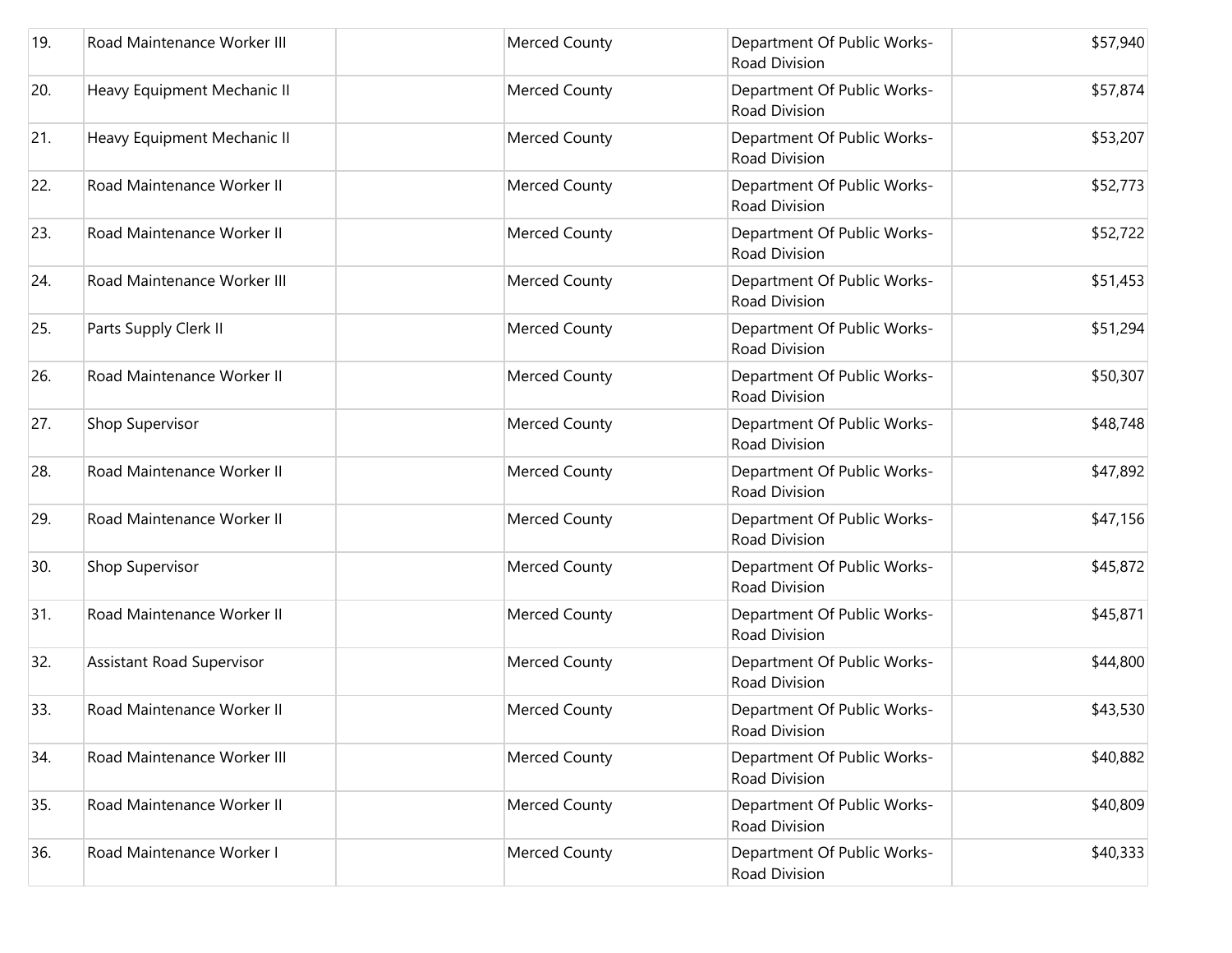| 37. | Road Maintenance Worker III        | Merced County        | Department Of Public Works-<br>Road Division        | \$39,432 |
|-----|------------------------------------|----------------------|-----------------------------------------------------|----------|
| 38. | Road Maintenance Worker I          | Merced County        | Department Of Public Works-<br>Road Division        | \$38,556 |
| 39. | Road Maintenance Worker I          | Merced County        | Department Of Public Works-<br>Road Division        | \$38,398 |
| 40. | Road Permit Clerk                  | Merced County        | Department Of Public Works-<br>Road Division        | \$37,654 |
| 41. | Road Maintenance Worker I          | Merced County        | Department Of Public Works-<br>Road Division        | \$37,275 |
| 42. | Road Maintenance Worker I          | Merced County        | Department Of Public Works-<br><b>Road Division</b> | \$37,070 |
| 43. | Office Assistant III               | Merced County        | Department Of Public Works-<br>Road Division        | \$36,678 |
| 44. | Extra Help Engineering Associate I | Merced County        | Department Of Public Works-<br>Road Division        | \$36,559 |
| 45. | Road Maintenance Worker I          | Merced County        | Department Of Public Works-<br>Road Division        | \$36,258 |
| 46. | <b>Supervising Engineer</b>        | Merced County        | Department Of Public Works-<br>Road Division        | \$35,453 |
| 47. | Road Maintenance Worker II         | Merced County        | Department Of Public Works-<br>Road Division        | \$34,120 |
| 48. | Heavy Equipment Mechanic II        | Merced County        | Department Of Public Works-<br>Road Division        | \$32,391 |
| 49. | Road Maintenance Worker I          | Merced County        | Department Of Public Works-<br>Road Division        | \$31,672 |
| 50. | <b>Assistant Shop Supervisor</b>   | Merced County        | Department Of Public Works-<br>Road Division        | \$30,042 |
| 51. | Heavy Equipment Mechanic II        | Merced County        | Department Of Public Works-<br>Road Division        | \$29,978 |
| 52. | Road Maintenance Worker II         | <b>Merced County</b> | Department Of Public Works-<br>Road Division        | \$29,784 |
| 53. | Road Maintenance Worker II         | Merced County        | Department Of Public Works-<br>Road Division        | \$27,472 |
| 54. | Road Maintenance Worker II         | Merced County        | Department Of Public Works-<br>Road Division        | \$26,369 |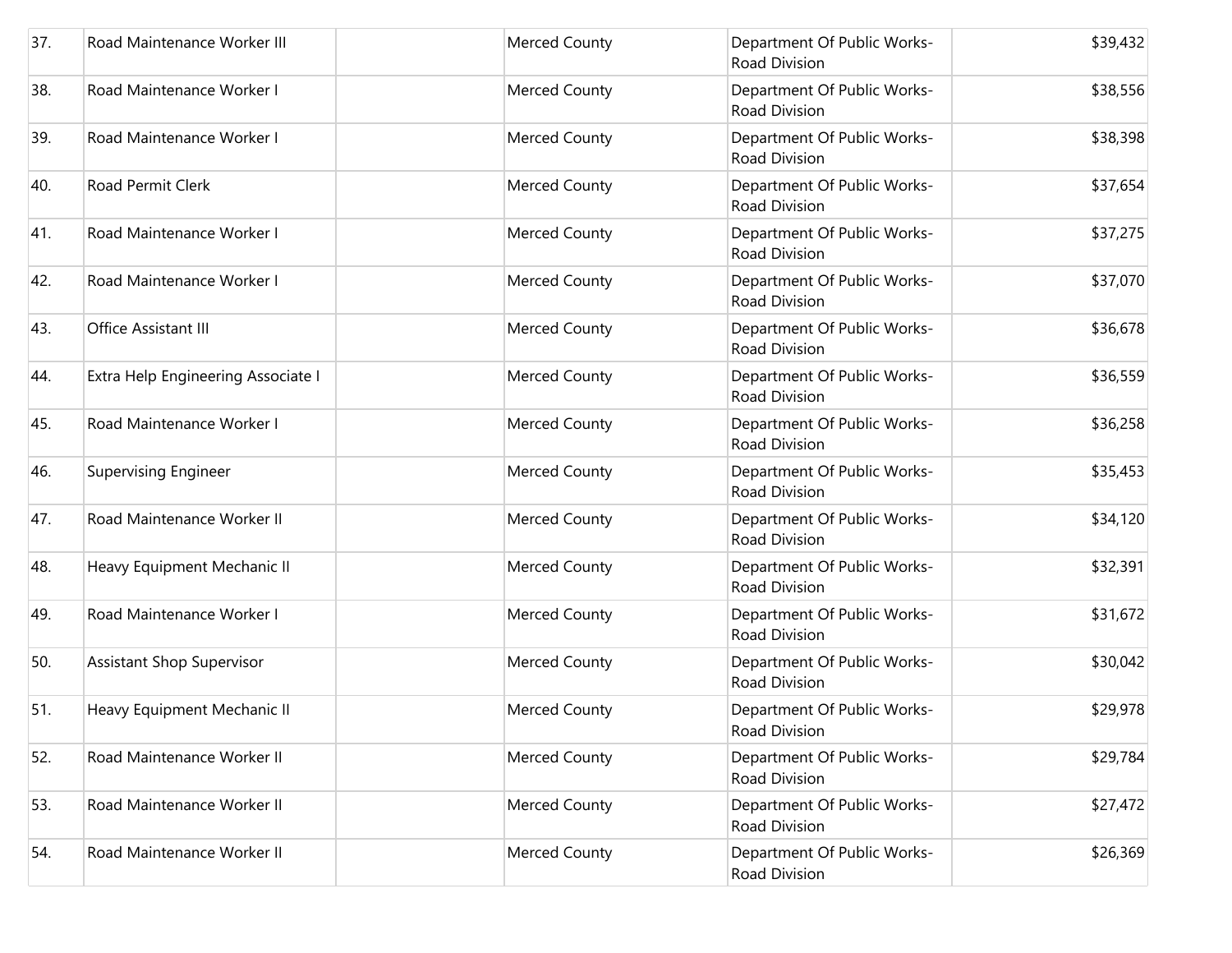| 55. | Road Maintenance Worker I        | Merced County        | Department Of Public Works-<br>Road Division        | \$24,708 |
|-----|----------------------------------|----------------------|-----------------------------------------------------|----------|
| 56. | <b>Assistant Shop Supervisor</b> | Merced County        | Department Of Public Works-<br>Road Division        | \$24,182 |
| 57. | Road Maintenance Worker I        | Merced County        | Department Of Public Works-<br>Road Division        | \$23,882 |
| 58. | Road Maintenance Worker I        | Merced County        | Department Of Public Works-<br>Road Division        | \$23,806 |
| 59. | Road Maintenance Worker II       | Merced County        | Department Of Public Works-<br>Road Division        | \$22,788 |
| 60. | Road Maintenance Worker I        | Merced County        | Department Of Public Works-<br><b>Road Division</b> | \$20,427 |
| 61. | Road Maintenance Worker I        | Merced County        | Department Of Public Works-<br>Road Division        | \$17,438 |
| 62. | Road Maintenance Worker I        | Merced County        | Department Of Public Works-<br>Road Division        | \$15,015 |
| 63. | Road Maintenance Worker I        | Merced County        | Department Of Public Works-<br>Road Division        | \$12,459 |
| 64. | Road Maintenance Worker I        | Merced County        | Department Of Public Works-<br>Road Division        | \$11,375 |
| 65. | Heavy Equipment Mechanic I       | <b>Merced County</b> | Department Of Public Works-<br>Road Division        | \$10,847 |
| 66. | Road Maintenance Worker I        | Merced County        | Department Of Public Works-<br>Road Division        | \$9,935  |
| 67. | Road Maintenance Worker I        | Merced County        | Department Of Public Works-<br>Road Division        | \$9,838  |
| 68. | Road Maintenance Worker III      | Merced County        | Department Of Public Works-<br>Road Division        | \$8,685  |
| 69. | Road Maintenance Worker I        | Merced County        | Department Of Public Works-<br>Road Division        | \$8,017  |
| 70. | Road Maintenance Worker I        | Merced County        | Department Of Public Works-<br><b>Road Division</b> | \$6,814  |
| 71. | Extra Help Student Intern        | Merced County        | Department Of Public Works-<br><b>Road Division</b> | \$6,705  |
| 72. | <b>Accounting Technician</b>     | Merced County        | Department Of Public Works-<br>Road Division        | \$5,997  |